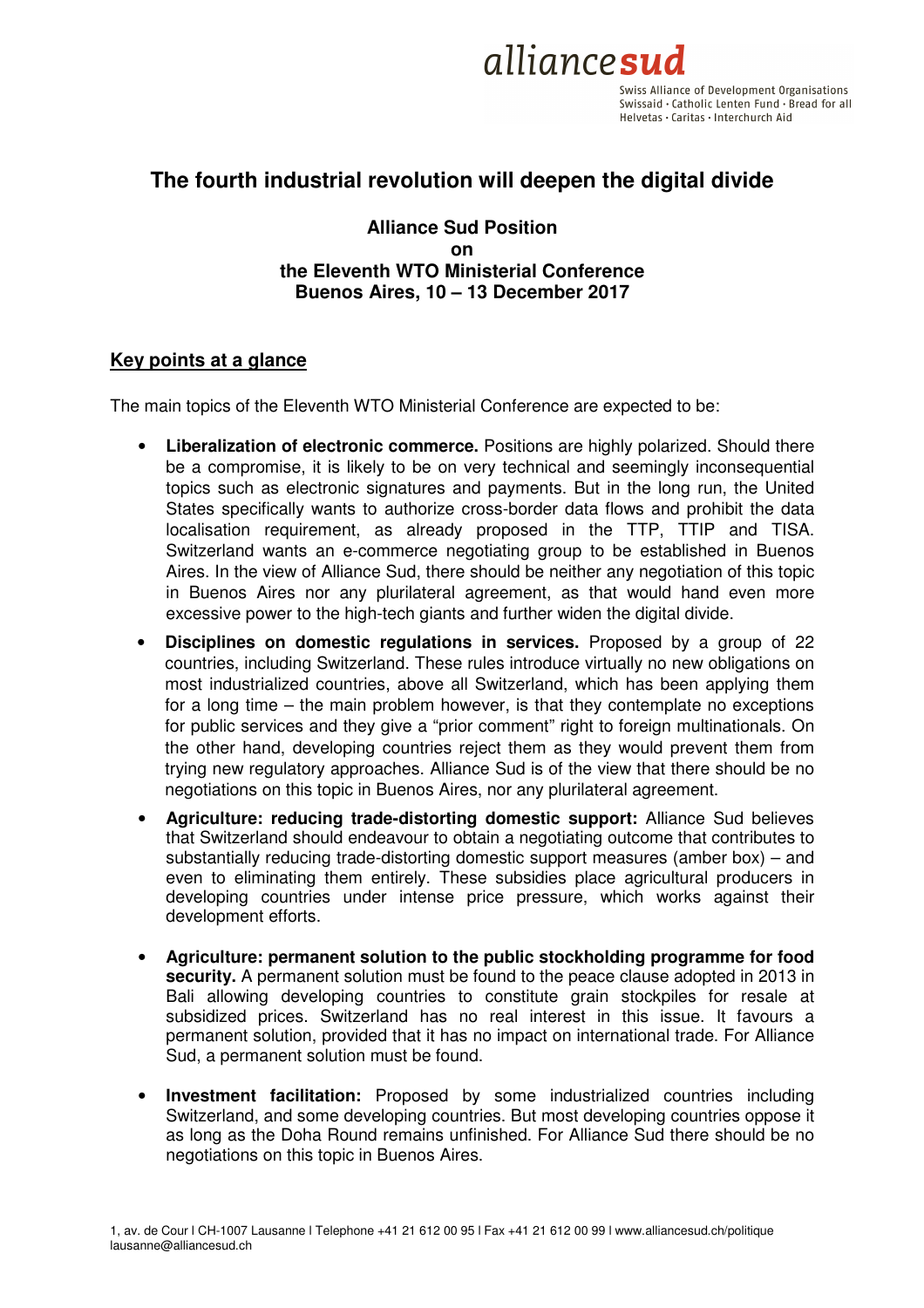• **Discipline on fisheries subsidies.** This dossier does not directly concern Switzerland – which supports it by the way – but is very important to developing countries that are facing unfair competition from subsidized fishing vessels belonging to industrialized countries. Alliance Sud believes that subsidies that incentivize overfishing and represent unfair competition for small-scale fishers should be eliminated.

## **Introduction**

The negotiations ahead of the Eleventh Ministerial Conference of the World Trade Organization (WTO) are of immediate concern to Switzerland. The mega deals (TISA [Trade in Services Agreement] and TTIP [EU-USA Trans-Atlantic Partnership]) having stalled (the TPP [Trans-Pacific Partnership] was just signed by 11 countries without the United States), the industrialized countries (including Switzerland) – having won over some developing countries to their cause – are turning to the WTO to liberalize the Internet and move forward with the «new topics» of the 21st century. All the more so considering that the Final Declaration of the Nairobi Ministerial Conference (2015) was highly ambiguous regarding the «new issues», some Members having stated their readiness to discuss them, others not. The situation has not become any clearer since then, quite the contrary...

The topics mentioned below are on the table, but the negotiations will not necessarily reach an outcome in Buenos Aires, given the deep divisions between Members – the United States has even said' that it does not want any outcome! Moreover, as positions could well change up to the last minute, it is difficult to attempt any precise stocktaking in advance.

These topics should nonetheless be analysed, as the States that proposed them have already announced that if no agreement is reached, they intend to continue negotiations in the plurilateral framework (i.e., among certain select countries). There is a precedent for this: TISA, the Trade in Services Agreement, was launched following the failure of the 2011 Ministerial in Geneva.

It is worth noting that the conclusion of the Doha Round, on which most developing countries are insisting, no longer appears anywhere…

## **Liberalization of electronic commerce/digital trade:**

The liberalization of e-commerce is progressing under cover. Officially, the Buenos Aires discussions may well cover only technical and seemingly innocuous topics, but what is at stake in the long run is regulation and the taking of power by the high-tech giants.

In the past 18 months, several Members, in particular the United States, EU and Japan, have submitted «non-papers» laying out their vision for the liberalization of e-commerce. India, the African Group and the Least Developed Countries (LDCs) are opposed to any negotiation on the topic, at least while the Doha Round remains inconclusive.

The pre-conference positions of Members lie very far apart: some wish to negotiate binding rules on many aspects of e-commerce, others are refusing to do so. The EU proposes the creation of a working group on e-commerce, without specifying its remit. Switzerland supports this proposal and would even like to see a decision taken at the Ministerial.

Should there be a compromise, it would most likely be a call for the sharing of best practices in trade facilitation (such as the establishment of free zones and customs warehouses), promoting e-commerce and the implementation of the Trade Facilitation Agreement; a more coordinated approach to electronic signatures and payments, authentication and contracts,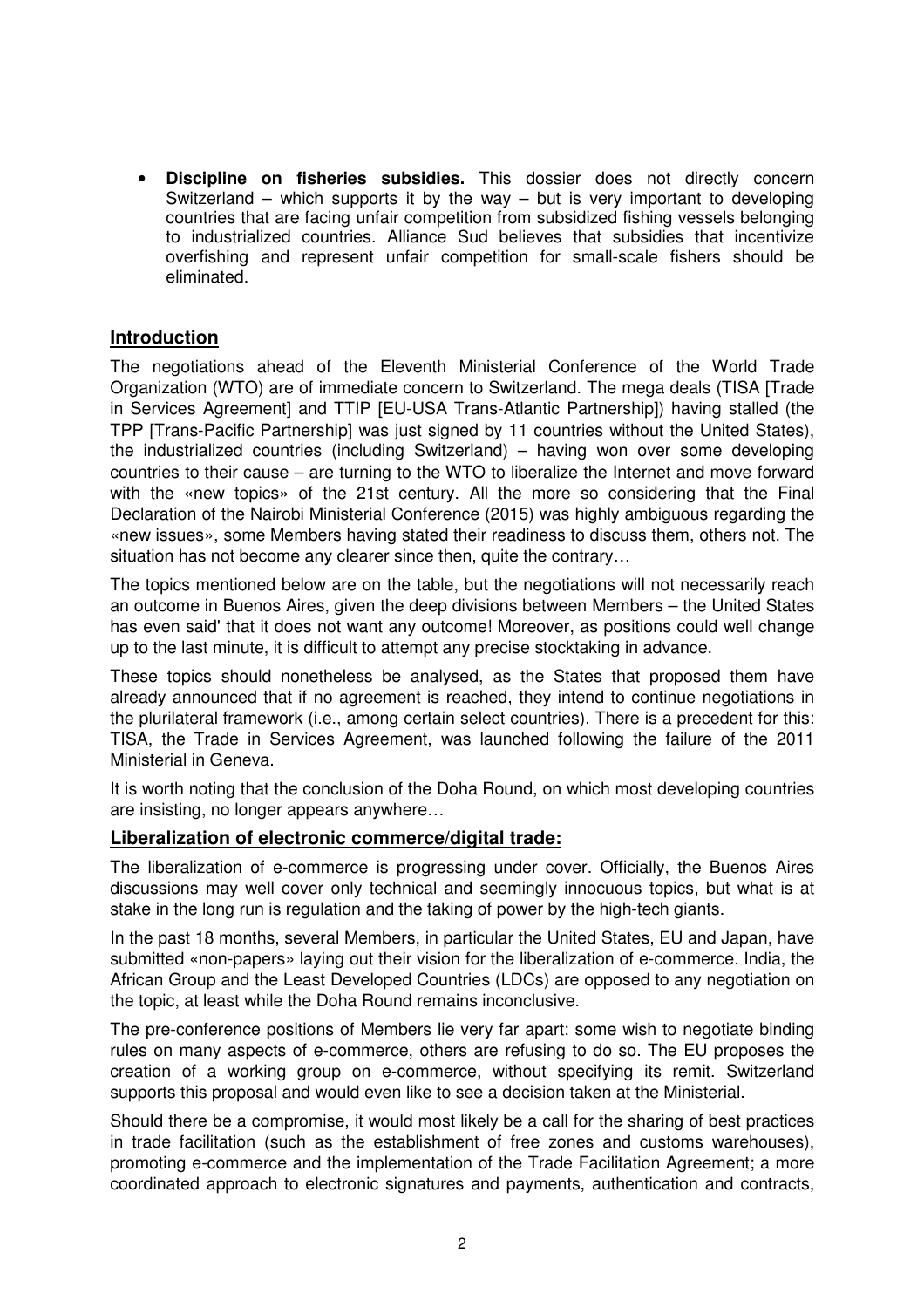as well as measures to enhance transparency and promote development and cooperation.

Soon or later however, the negotiations on e-commerce will move beyond this relatively innocuous phase – whether at the WTO or in a plurilateral agreement, as some Members have already suggested.

Although it is not a topic of negotiation in the present phase, the United States «non-paper»<sup>1</sup> clearly lays out its vision. Its purpose is to add even more to the already excessive power of the technology giants that dominate the world (Amazon, Apple, Google, Facebook, Microsoft, etc.) all of which are American (with the notable exception of China's Ali Baba). There is a close resemblance to the chapter on e-commerce/digital trade that the United States has proposed in the TPP, TTIP and TISA. Among other things, it contemplates:

• Prohibiting digital customs duties (music, video, software and games).

Comment: On this point, one may well wonder what game Switzerland has played… From the 2001 Doha Ministerial until that of Nairobi in 2015, Switzerland, together with other countries, had successfully limited its demand to a two-year moratorium on customs duties that were more political in nature. This strategy paid off. Yet in 2017, Switzerland switched to an extreme position, joining the United States and others in calling for the definitive prohibition of any duties on electronic communications. It suffered a crushing defeat. The proposal already had to be withdrawn from the discussions just after the summer of 2017, having elicited nothing but an outcry from other Members. Why this risky about-face? This is a mystery. Based on what mandate? The question remains open. To defend what export interests in a sector where Switzerland's economy is hardly present? There is every reason to wonder.

• Enabling cross-border data flows and prohibiting the data localization requirement.

Comments<sup>2</sup>: Data have become one of the principal riches of countries. They are the very «raw material of the digital economy». Access to and control of data are generating substantial revenues for those who gather and analyse them. With this proposal, States will no longer be able to insist that data remain within their borders, but instead will have to hand them over, without compensation, to (American) multinationals. Personal data (e.g. medical, banking, etc.), national security, military and intelligence could be moved unimpeded anywhere around the world. This raises crucial issues of sovereignty and national security and the protection of personal privacy.

BusinessEurope, the European industry lobby, was very clear on this. In a letter addressed to the European Commission on 30 October 2017, $3$  it supports crossborder data flows and the prohibition of forced data localization, especially in view of the Buenos Aires Ministerial. It regrets the lack of a common EU position on the topic – which was one of the reasons for the failure of the TISA negotiations in December 2016.

 1 https://docs.wto.org/dol2fe/Pages/SS/directdoc.aspx?filename=q:/JOBs/GC/94.pdf

<sup>&</sup>lt;sup>2</sup> See also Uni Global Union, *Discussions inquiétantes à l'OMC, le fossé numérique risque de se creuser,* Nyon, 5 May 2017

<sup>&</sup>lt;sup>3</sup> http://www.bilaterals.org/IMG/pdf/businesseurope-letter.pdf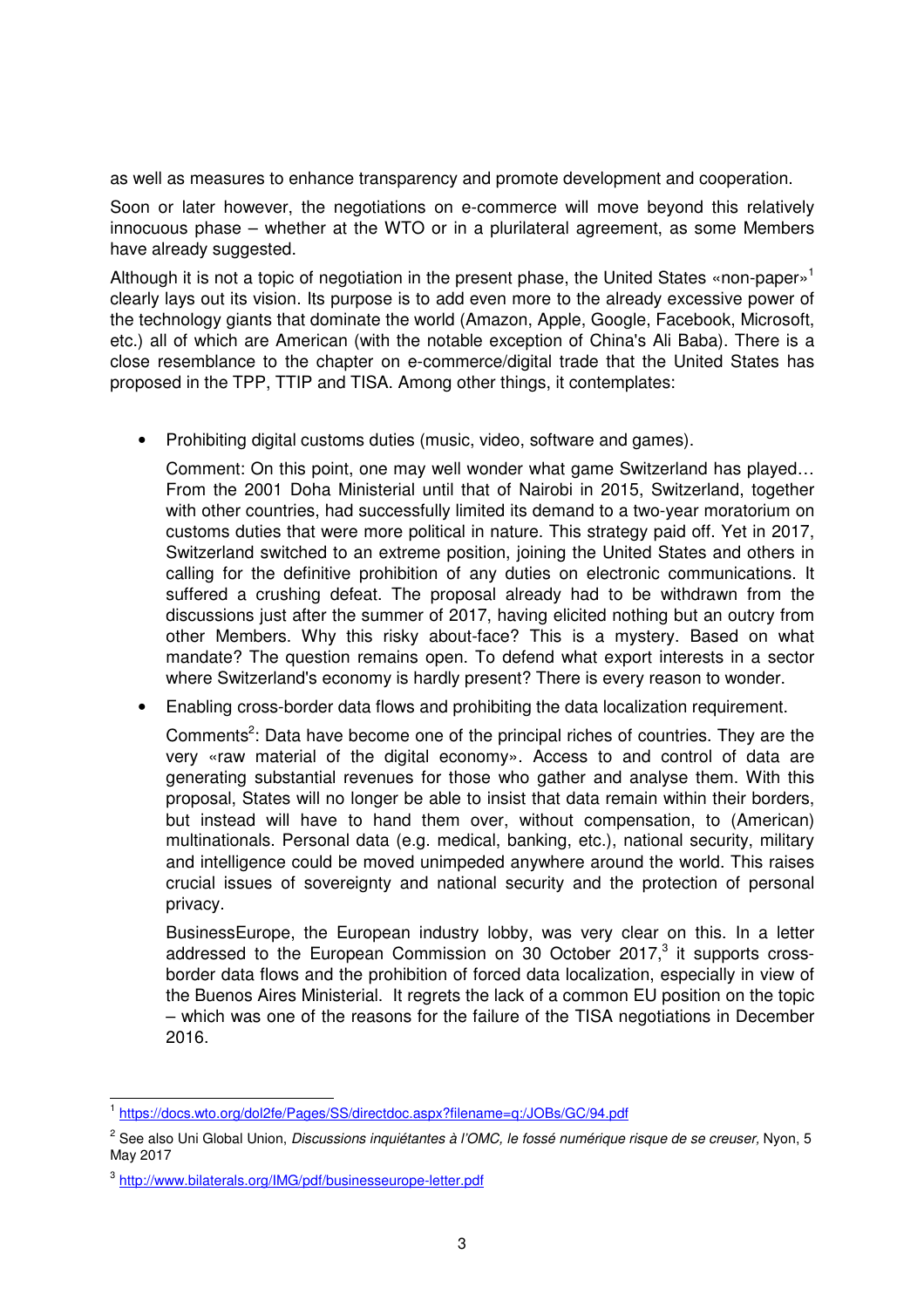• Prohibiting the local presence requirement (office, branch, company).

Comment: If a foreign provider is not physically present in a country, how will its service be regulated? And taxed? In the event of a dispute, clients will most likely have to file a complaint against the offshore company with courts in the USA or EU, the main data storage locations. This is a protracted and costly procedure that will take precedence over national institutions. Like Uni Global Union notes, the offshore service provider may deploy personnel in accordance with mode 4 of the WTO General Agreement on Trade in Services (GATS). Therefore, it is not the labour law of the host country that will apply but that of the country of origin of the multinational, with the risk of wage dumping that this entails (as we have seen with the controversy over posted workers in the EU). The number of contract workers will increase at the expense of salaried workers, and this will further accentuate the «uberization» and casualization of the economy. National enterprises will come under the pressure of competition from these foreign giants and will have to cut costs. Local content requirements for television, radio and cinema will disappear.

• Barring forced technology transfer, even for LDCs.

Comment: This is one of the traditional demands of developing countries with a view to overcoming the digital divide. So far, they have most often acquiesced to foreign investment on condition that the investor helps local providers to upgrade their technology, undertakes to buy some spare parts from local suppliers, etc. However, according to the ITU, over half of the world's population does not use the Internet, of which in 75% Africa. The digital gap would grow even wider!

• Eliminating the source code disclosure requirement, even to a regulatory authority.

Comment: This is a strengthening of intellectual property protection (TRIPS+) for all WTO Members, including LDCs. It poses problems of national security, the protection of personal privacy and again hinders the transfer of technology.

- «Prior comment»: foreign multinationals will be entitled to comment in advance on any draft law and regulations so as to ensure «transparency», with a view to a kind of regulatory coherence.
- Removing non-tariff barriers such as administrative barriers.

As stated by Abdoullah Cissé, Law Professor and lawyer at the Bar of Senegal, at a meeting on e-commerce organized by UNCTAD in Geneva:

«Many African countries have no laws on data protection, e-commerce and cybercrime. The consequences are dire, as the digital divide is widening and becoming commonplace. Those who are not connected end up being forgotten. The upshot is a dearth of African enterprises in the digital enterprise value chain (…) Their digital sovereignty is under threat: most African States no longer control anything within their borders, the world runs on data, they have no cloud, they do not manage their own data centre, they are unable to produce statistical data, their commercial registers are not digitized. The cultural heritage is being pillaged owing to the absence of statistical data. SMEs and SMIs are located in Africa but work for companies in the North. (…) As for data protection in Africa – open data, big data, personal data – our States have no regulations whatsoever. There is no sovereign cloud and most States are unaware of the discussion on block chains. Many States are at risk of cyber colonization, as when there is no sovereignty over data, the situation is the same as some centuries ago when a government would fall into the hands of slavers!»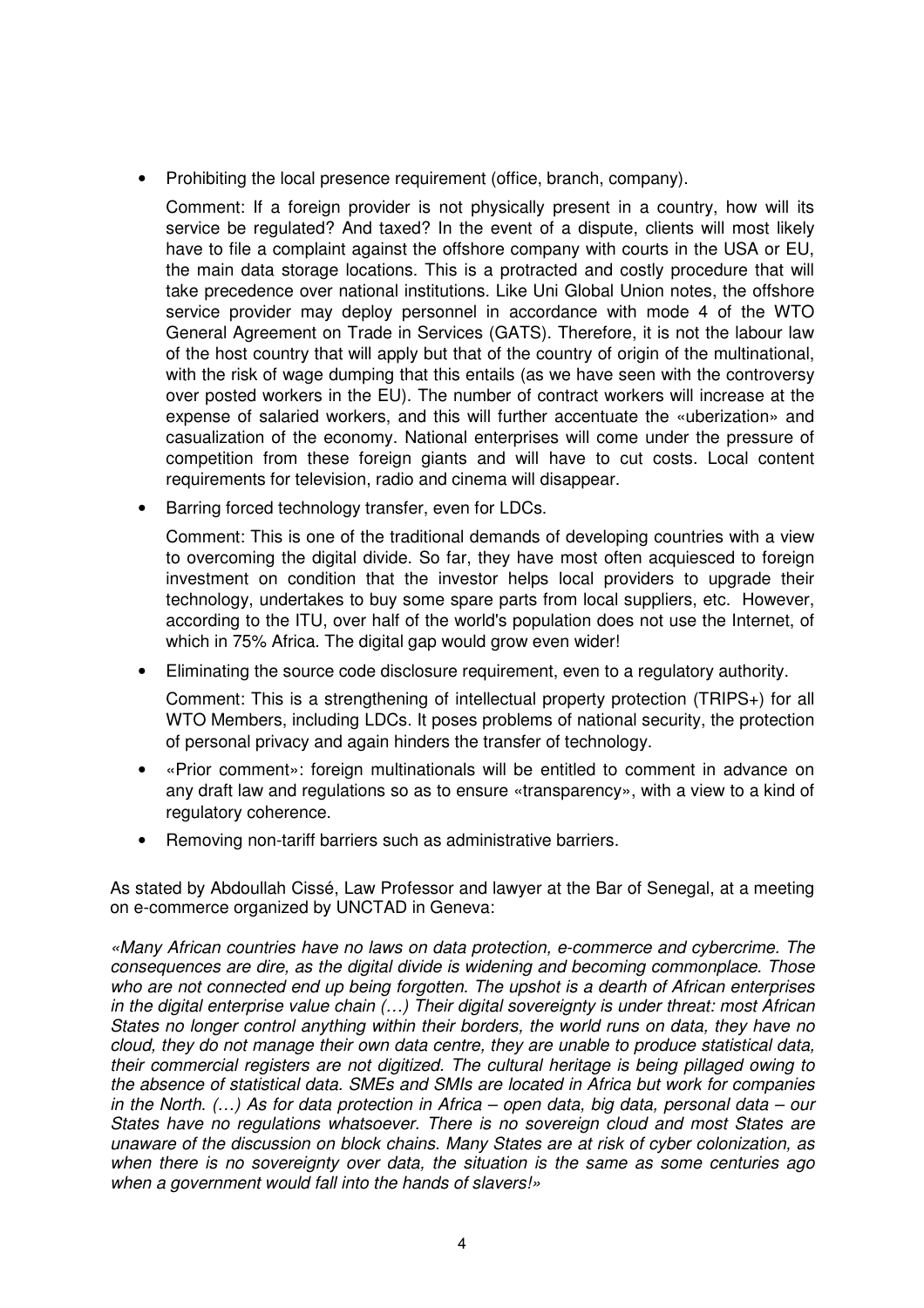Switzerland supports the proposals on the liberalization of e-commerce. India, South Africa, the African Group, the LDCs and other developing countries oppose them. Positions seem so far apart that an outcome in Buenos Aires seems unlikely, but those countries in favour (including Switzerland) could begin plurilateral negotiations right after the conference. **For Alliance Sud, there should be no negotiations on e-commerce in Buenos Aires (nor any plurilateral negotiations).** 

## **Disciplines on domestic regulations in services**

Some years ago, WTO Members decided to develop any «necessary» domestic regulation disciplines in services, but most developing countries doubt that they are really «necessary». The topic is unresolved at the WTO, but in 2017, **some 20 Members, including Switzerland,** tabled proposals for coming up with binding rules by the time of the Buenos Aires Ministerial.<sup>4</sup> Apart from the EU, there is no major country among those Members. In the event of failure, they could launch plurilateral negotiations. China has stated its readiness to discuss these proposals. India (which had put forward a proposal on trade facilitation in services) and Bangladesh, among others, take the view that an outcome can be reached only after Buenos Aires. The African countries, including South Africa, the LDCs and some South American countries are opposed to any outcome on the matter.

The fact is that these rules introduce virtually no new obligations on most industrialized countries, above all for Switzerland, which has been applying them for a long time – with a few exceptions. But the most problematic aspect is that unless they contain an exception for public services, they apply to all public service sectors, regardless of their specificities and the relevant policies in place. And that they give the right to foreign enterprises to comment in advance draft laws and regulations.

Developing countries and LDCs for their part insist that their priority is the Doha Development Agenda and, domestically, economic development – which would be hampered by these disciplines. As countries they are at a stage where they must be able to try new regulatory approaches and render their service providers internationally more competitive before introducing such rules.

The proposed disciplines aim at making sure that three types of domestic regulations adhere to vague and open-ended criteria that would drastically restrict the sovereignty of states. The regulations are the following<sup>5</sup>:

- Qualification requirements and procedures for professional services providers. Ex: the requirement that a doctor must have a medical degree and take exams in order to qualify to practice and the procedure to obtain the qualification
- Licensing requirements and procedures for companies. These involve the requirements that companies must meet in order to obtain a license to provide a service, for example the amount of capital a bank must have or requirements to do an environmental impact assessment before opening a mine

 4 EU, Argentina, Australia, Canada, Chile, Colombia, Costa Rica, Hong Kong, Iceland, Israel, Japan, Kazakhstan, Liechtenstein, Mexico, Moldova, New Zealand, Norway, Peru, South Korea, Switzerland, Taiwan, Turkey, Uruguay

<sup>&</sup>lt;sup>5</sup> Presentation by Sanya Reid Smith, from Third World Network, at the WTO Public Forum 2017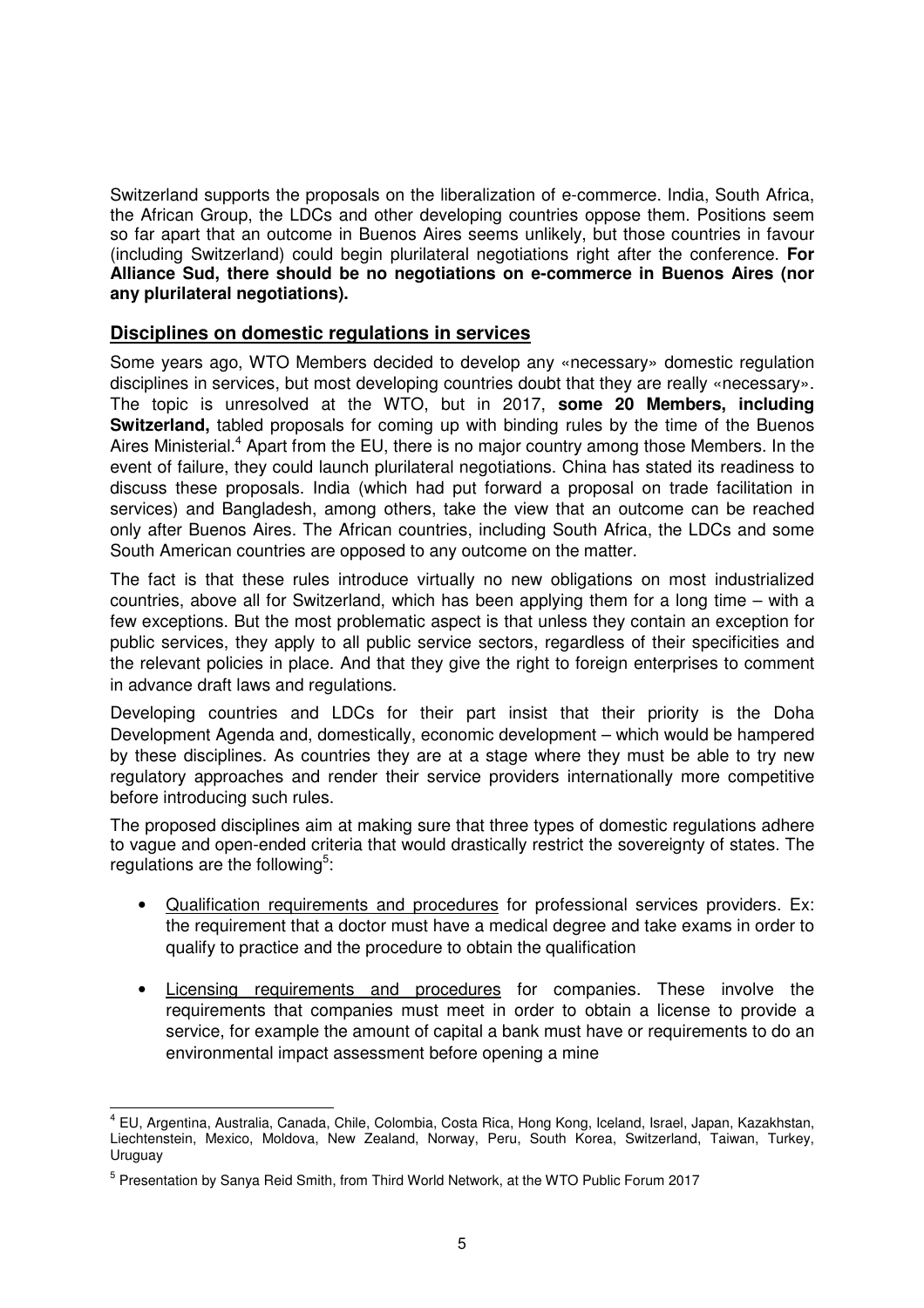• Technical standards required. These are the standards that must be complied with in the provision of the service, once the individual obtains the qualification requirements and/or the company obtains the license. This would involve, for example, how clean the water must be that is supplied by the water company; the safety procedures in nuclear power station, etc.

#### **What are some of the main disciplines being proposed on these domestic regulations?**

- **1.** They must be "not more burdensome than necessary" to ensure the quality of the service.
- 2. They must be "objective", which can mean just anything
- 3. There are also proposals to regulate the licensing fees that governments may charge. Some proposed provisions would require that the fees that governments demand for licensing services are "reasonable" and "don't restrict the supply of the service"
- 4. Procedures must be "impartial" in the administration of measures.
- 5. Licenses must take effect without undue delay (subject to its terms and conditions).
- 6. In addition, any foreign multinational would have the right to comment any draft law or regulation, in the name of transparency

Comment: This means that before adopting any new regulation, a government will have to publish it, explain it, allow foreign multinationals to comment it and take their comments into consideration. Eventually, foreign enterprises should be consulted and the draft regulation modified before being submitted to the parliament, even in Switzerland. "For whom are we regulating? Asked the representative of an African country. It is like if our countries were little protectorates. Philip Morris had the plan to kill the UK plan to introduce plain package. In opposing the government regulations they were able to generate 18'000 comments. This shows the influence of powerful companies. Not to mention the administrative burden that would be imposed…"

7. Necessity test: proposed among others by Switzerland to make sure that the domestic regulation "is not more restrictive than necessary to ensure the quality of service »

Comment : this would place the burden of proof on the government, that must prove that is has adopted the least restrictive measure.

As one can see, these are open-ended terms designed to minimize regulation $6$ . Giving the WTO jurisdiction to adjudicate whether a regulation was "reasonable," "objective," "transparent," and "not more burdensome than necessary to ensure the quality of the service," and further that a technical standard was developed in an "open and transparent process" would put the interests of foreign services providers above governments' obligations to ensure that services are operated in the public interest.

These disciplines would restrict the rules that governments can adopt, even if they apply in the same way to foreign and national enterprises. They would apply also to domestic non commercialized services (like construction) and to commercialized services.

<sup>&</sup>lt;sup>6</sup> See the letter of global civil society (OWINFS) on the Buenos Aires ministerial http://notforsale.mayfirst.org/en/signon/11th-wto-ministerial-letter-global-civil-society-about-agenda-wto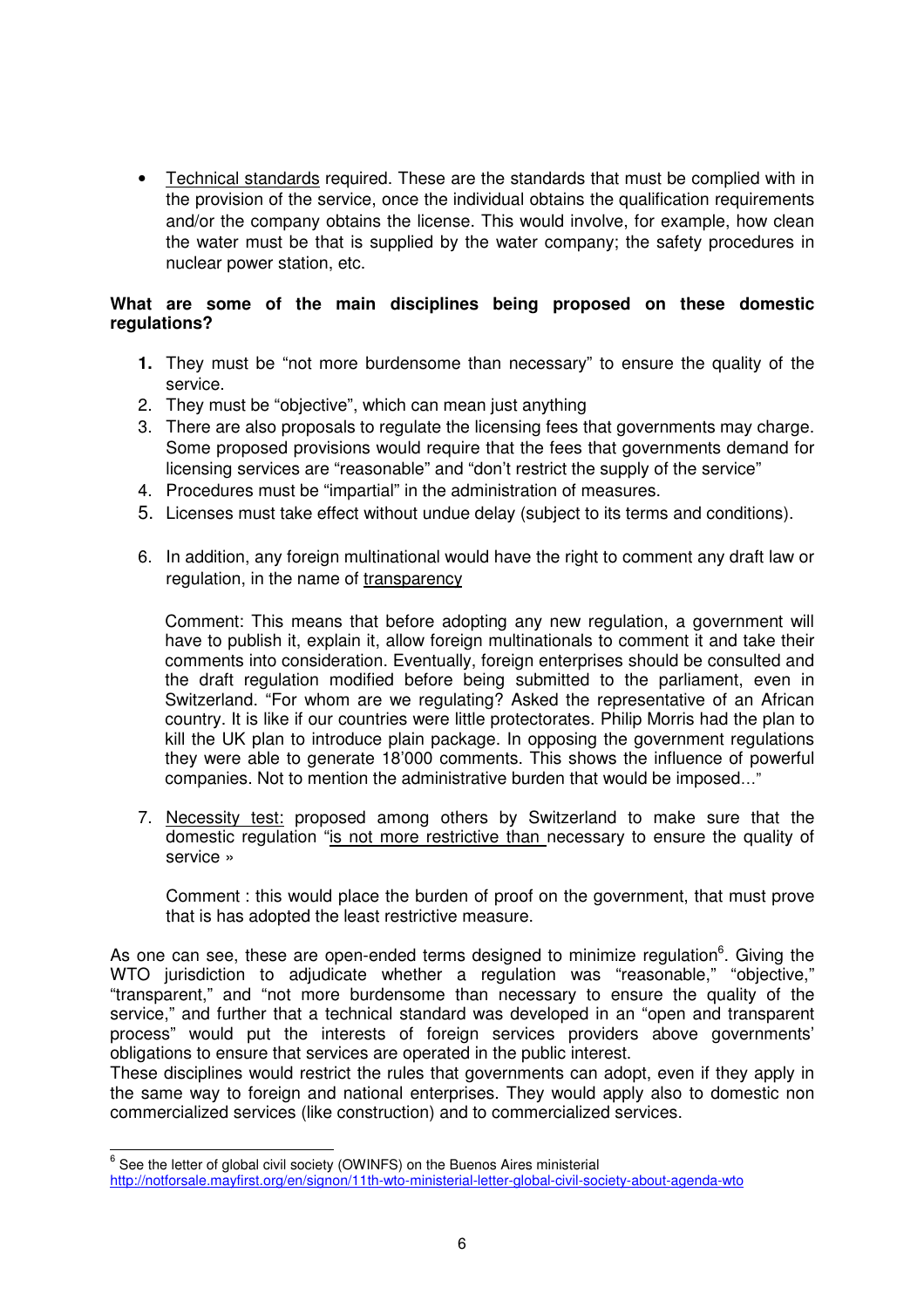Probably, they would apply only to services liberalized at the WTO. But current proposals foresee that disciplines apply to laws and regulations that exist and to the ones adopted in the future! This means that States would have to review all laws, measures, regulations etc and change the ones that don't comply to WTO rules.

According to Michael Wamai, from the Mission of Uganda to the WTO, that was speaking at the WTO Public Forum 2017 "LDCs services exports fell by 14% and their current trade deficit is 35 billion USD. LDCs are net commercial services importers. If we agreed to these disciplines, we would grant unfettered market access to services exporters (…). In the African group the orientation is on transformation and industrialization of Africa. We think that these disciplines would be problematic because it would mean a complete paralysis of our administration. Embassies in our countries would do the rules. These disciplines don't give you the possibility to change your mind. African governments would be required to review all regulations, both current and future, affecting trade in services - whether it is a law, regulation, rule, decision, etc to make sure they conform to the requirements of being objective, transparent etc and amend them if not . We would need to undertake a 360 review process that would go back in Uganda before independence. This is not only extremely intrusive, but expensive, unnecessary and onerous."

The EU and Australia in particular are pushing for these proposals. Switzerland is favourable to them. Many developing countries oppose them. **In the view of Alliance Sud, there should be no negotiation of disciplines on domestic regulations in Buenos Aires (nor plurilateral negotiations).** 

# **Agriculture: reducing trade-distorting domestic support**

 $\overline{a}$ 7

**This is of immediate concern to Switzerland, for which these measures, currently authorized by the WTO in small doses, are very important.** 

The WTO authorizes the use of domestic support measures in agriculture, provided they have no trade-distorting effect. The WTO distinguishes between three types of support, classified into three boxes.

- The «amber box» contains all domestic support measures that have a distorting effect on production and trade because they increase production – the more a farmer produces, the more subsidies he receives – and give rise to an international trade-distorting effect. In this category, only «de minimis» support measures are permitted;
- The «blue box» is the amber box together with conditions intended to reduce the distorting effects (by requesting farmers to reduce production) and currently contains no spending limits;
- The «green box» contains subsidies that have no trade-distorting effect or which cause minimal distortion. They are mostly direct payments, in other words they are decoupled from production level.

In 2013 (last year notified to the WTO), Switzerland's amber box entitlement was CHF 4,257 million, of which it utilized «only» CHF 2,556 million.<sup>7</sup> They were mostly payments linked to

https://docs.wto.org/dol2fe/Pages/FE\_Search/FE\_S\_S006.aspx?Query=(%20@Symbol=%20g/ag/n/che/\*)&LanVr aisemblguage=ENGLISH&Context=FomerScriptedSearch&languageUIChanged=true# (notification dated 10.08.2015 on domestic support)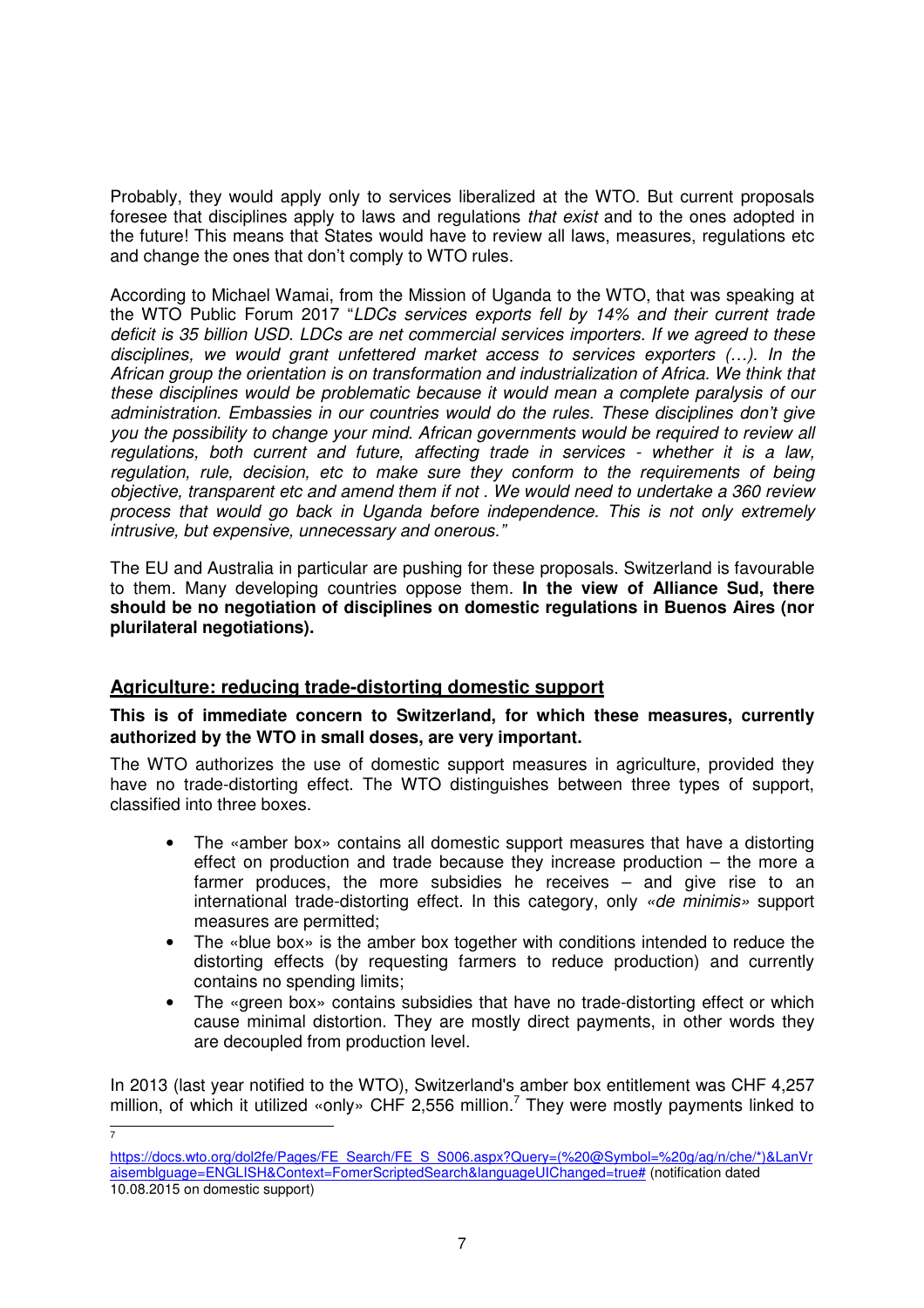products, direct or not, made by the Confederation depending on the size of the area under cultivation.

At this point in time no one knows what will be negotiated at Buenos Aires…. China and India are calling on the EU, United States, Switzerland, Canada, Japan and Norway to eliminate these subsidies altogether (USD 160 billion in total!) before themselves making any concessions in agriculture. The United States wishes to withdraw from developing countries, especially India and China, the flexibilities they currently enjoy to be able to support their poor farmers in particular. But India is demanding a permanent solution to the issue of public stockholding program for food security (see below) before making concessions on domestic support in agriculture. In essence it is a struggle between India and China on the one hand, and the United States on the other, with Switzerland caught in the cross-fire.

These requests represent maximum demands and the end result will fall somewhere between completely eliminating the amber box and making no reductions at all…

Yet reducing trade-distorting domestic support measures is one of the main developing country demands in the Doha Round, with the elimination of agricultural export subsidies. The latter was decided at the Nairobi Ministerial and in reality affected only Switzerland, Norway and Canada, as the other industrialized countries do not use this particular instrument, but other types of «export support» measures (export credits, state trading enterprises and food aid) that were made subject to very few disciplines in Nairobi, because the United States opposed this.

Regrettably, instead of completely eliminating payments under the «Chocolate Act» (CHF 67.9 million per year), the Federal Council (Swiss federal government) has proposed to replace them with payments linked to products, paid to producers of milk and bread-making cereals, which fall into the amber box. The final decision will be taken by the Swiss parliament in December 2017.

**In the view of Alliance Sud, Switzerland should commit to a negotiating outcome that helps substantially reduce trade distorting domestic support measures – and even eliminate them altogether.** These subsidies place agricultural producers in developing countries under intense price pressure, which works against their development efforts.

At a minimum, Switzerland should endeavour to ensure that the reductions foreseen in 2008 are formally adopted at last. In the Doha Round, 34 WTO Members, including Switzerland, committed to reducing their overall support measures (amber box  $+$  other elements of no concern to Switzerland). In December 2008, reduction modalities were proposed,<sup>8</sup> but never adopted for lack of agreement among Members. However, to this day they still represent a solid basis of discussion. For Switzerland, these modalities would mean reducing its amber box entitlement by 52.5% to CHF 2,022 million. In reality, therefore, Switzerland would probably not have to reduce its domestic support measures by much, but it would at least undertake not to increase them.

It is worth noting that the WTO is the only body where disciplines could be imposed on agricultural subsidies. Free trade agreements reduce customs duties, but not subsidies. Reducing customs duties, also envisaged in the Doha Round (and therefore not implemented to date), is not on the agenda of the Buenos Aires Ministerial, except for the special safeguard mechanism for developing countries, which will not be discussed here.

<sup>8&</sup>lt;br>8 https://www.wto.org/english/tratop\_e/agric\_e/ag\_modals\_dec08\_e.htm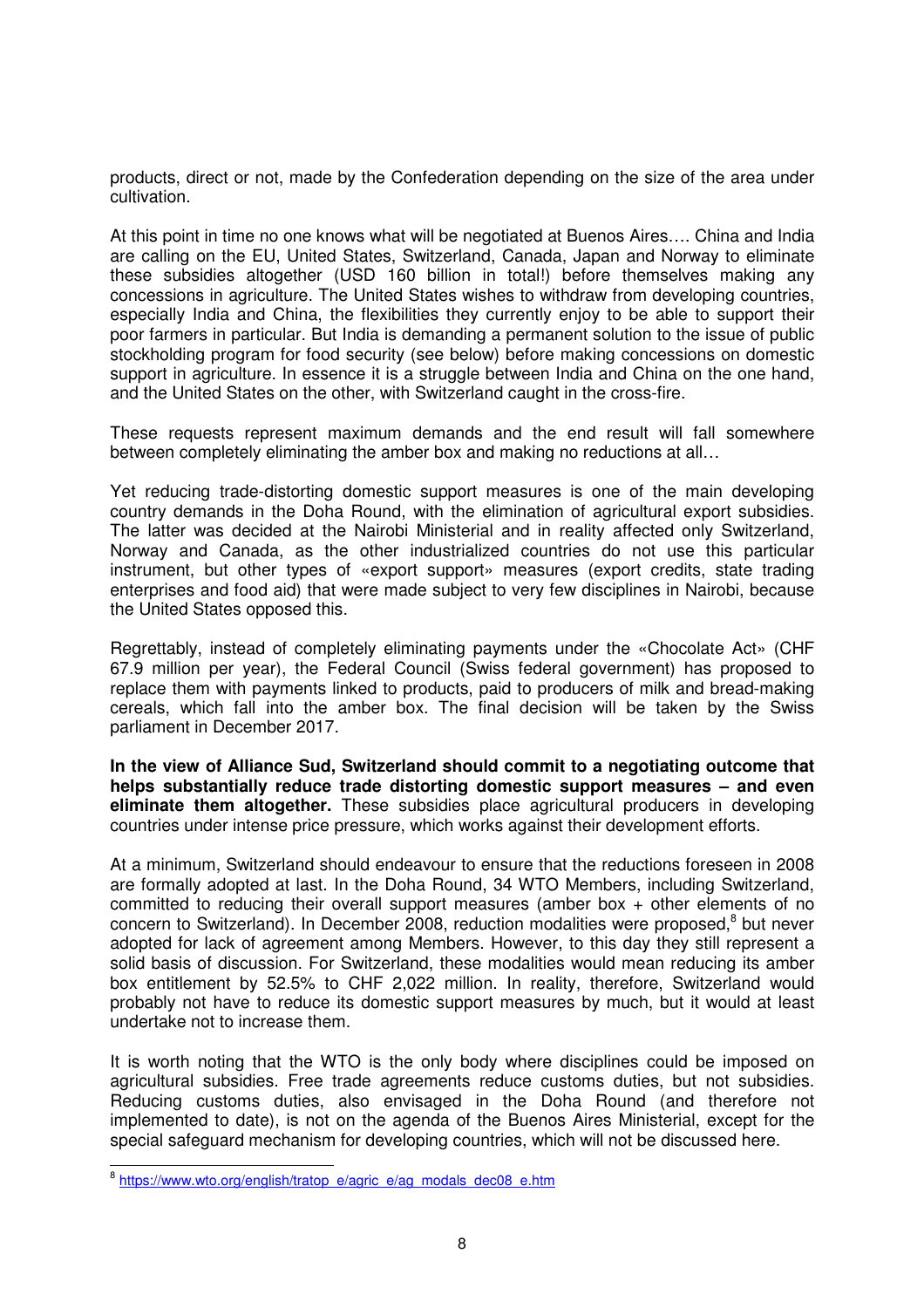# **Agriculture: permanent solution to the public stockholding programme for food security**

**Switzerland has no real interest in this issue.** It favours a permanent solution, so long as it does not impact international trade.

Under the programme, developing countries may buy cereals from poor farmers («lowincome or resource-poor producers») at set prices – often above market price – and resell them to poor consumers at less than market price. At the Bali Ministerial in 2013, India persuaded the WTO to accept a «peace clause» allowing it to maintain a food aid programme estimated at USD 20 billion per year and which would provide 5 kg of cereals per month to all needy persons (two thirds of its population!)

A condition was attached to the peace clause: that of finding a permanent solution in the space of four years, in other words by 2017. We are now in 2017, but positions are still very far apart, with the United States in particular being firmly opposed to it.

#### **For Alliance Sud, a permanent solution must be found.**

#### **Agreement on Trade-Related Aspects of Intellectual Property Rights (TRIPS)**

Switzerland and the United States oppose the renewal of the moratorium on the filing of TRIPS non-violation complaints. Thanks to this moratorium, the possibility for a country to file a complaint against another even when no agreement has been violated, does not apply to the TRIPS Agreement. So far, this moratorium has been renewed every two years despite opposition from Switzerland and the United States, who are calling for an end to it so as to avoid the proliferation of «frivolous» laws that would jeopardize intellectual property.

**Once again, Switzerland opposes this moratorium. For Alliance Sud, Switzerland should accept it, as it facilitates technology transfer to developing countries.** As in other years, a solution may be found before the conference, and Switzerland and the United States should join the majority.

#### **Investment facilitation:**

**Proposed by the industrialized countries including Switzerland,** and some emerging countries – Argentina, Brazil, China, Russia, Nigeria, Mexico and Pakistan. India and the African Group are opposed to it. Investment is one of the «Singapore issues» rejected by developing countries in 1996 and 2003, pending the conclusion of the Doha Round. The countries tabling this proposal insist that it contains no Investor-State Dispute Settlement (ISDS) mechanism, which is too controversial. This notwithstanding, the proposed rules on transparency and domestic regulations could pose a genuine problem to developing countries, beginning with the «prior comment», which is the right granted to any foreign multinational to comment on any draft law or regulations in advance.

**For Alliance Sud, there should be no negotiation on investment facilitation in Buenos Aires.**